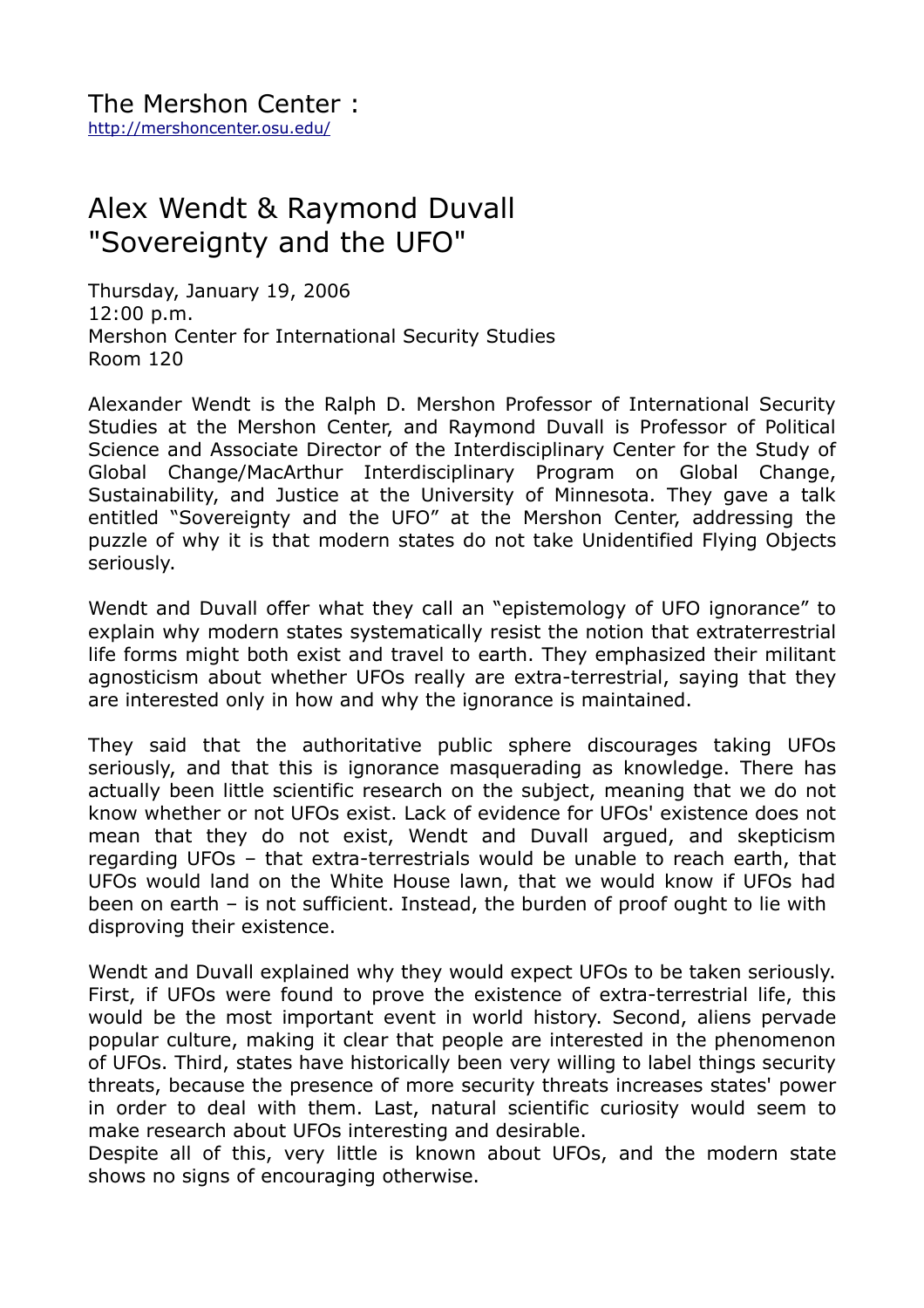Wendt and Duvall argued that the authoritative epistemology of UFO ignorance is necessary to maintain modern governance, because intelligent extra terrestrial life that can make itself known on earth is a threat to humancentered science and rule. They said that UFOs constitute a metaphysical threat to human power, making ignoring them the only alternative acceptable to modern states. They divided their argument into three parts.

First, they situated modern rule as "governmentality." Governmentality is what Foucault describes as non-coercive rule, or power that functions not by violence or physical oppression but through control of knowledge. Both science and the state rest upon an anthropocentric metaphysics, whereby human conduct is all that matters. A regime of governmentality may also have a sovereign or coercive face, however, which deals with the physical threats that arise (but rarely).

Second, they discussed how that sovereign face functions. They said that there are sometimes physical threats to governmentality, and that, in these exceptional circumstances, the state must resort to coercive behavior.

Third, they said that the UFO poses not just a physical threat, to which a modern state could respond with its sovereign behavior, but also a metaphysical threat. Even if a UFO and its occupants had benign intentions, its unique otherness (in being non-human) would require a world government, united against the other, and this new universal sovereignty would replace the modern state as we know it.

Wendt and Duvall repeated that phenomena requiring exceptions to normal governmentality fall into two categories: physical (e.g. conquest) and existential or ontological threats (e.g. the existence of a non-human world that would extinguish the viability of individual nationally sovereign states). They said that the state cannot decide how to deal with UFOs as an exception, because even acknowledging their possible existence would call into question the state's role as the sole securitizer, and this leaves only one option: the existence of UFOs must be denied.

They also noted that the study of UFOs, even if it were not actively discouraged politically, may be a difficult task. The UFO poses what they called a "threat of unknowability" to science, on several grounds. First, UFOs are random and seemingly unsystematic. Second, UFOs appear to violate the laws of physics, making them "impossible" per the laws of science that would be used to study them. Third, the UFO raises the possibility of a non-human subjectivity, making an understanding of UFOs potentially unassayable.

Wendt and Duvall said that modern states' ignorance of UFOs need not be conscious, as conspiracy theories would suggest. States might unconsciously repress UFOs as taboo, so as not to reveal their existential insecurities. Wendt and Duvall identified four mechanisms by which states, whether consciously or unconsciously, authoritatively repress UFOs.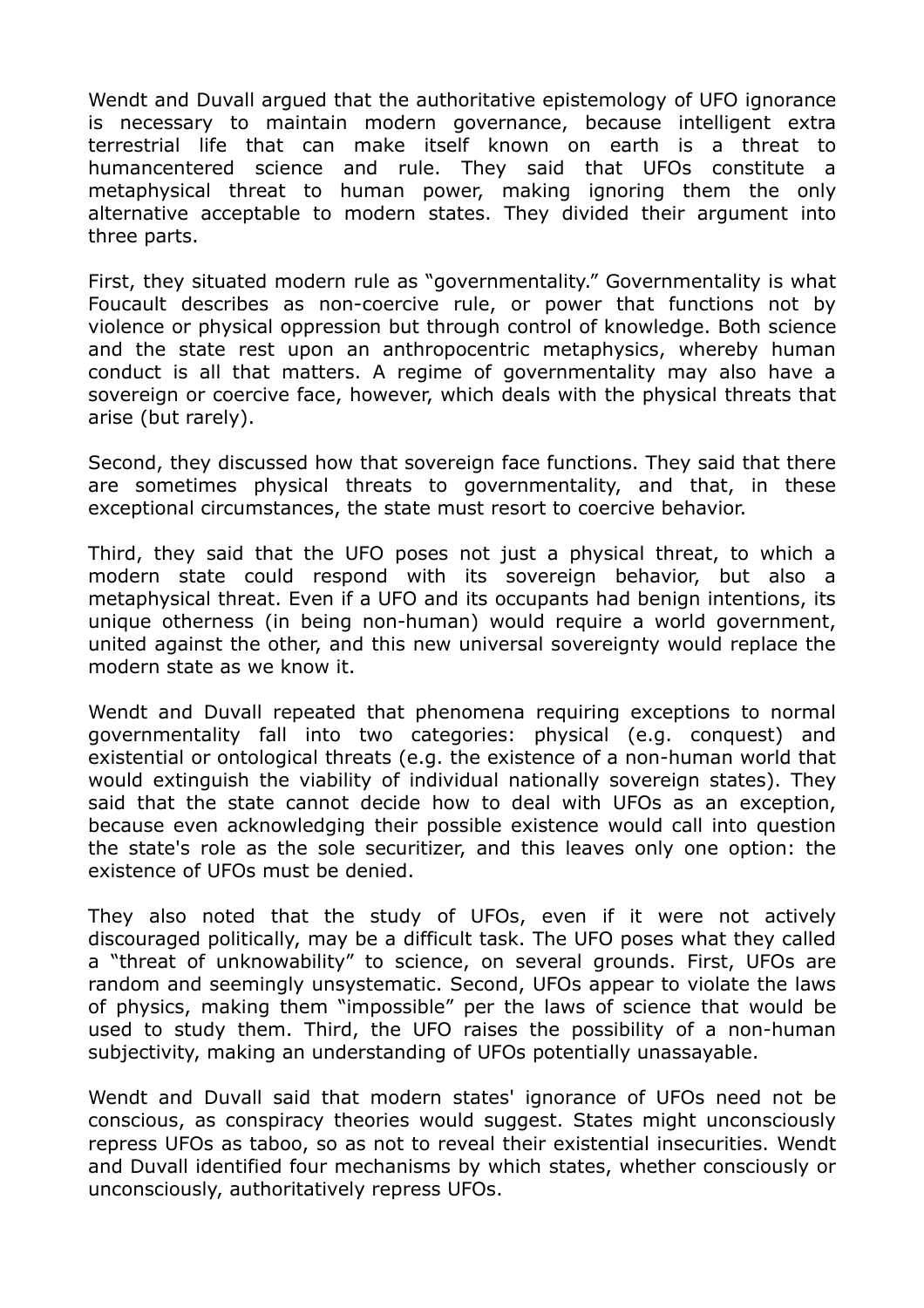First, epistemic authorities may simply announce that we know UFOs not to exist. Second, they may announce that UFOs do not and cannot constitute a security threat (on the grounds mentioned earlier, e.g. UFOs would not be able to reach earth, etc). These claims might be supported by secrecy, such as the non-reporting of cases or redactions from official reports.

Third, they may denounce UFO research as inherently pseudo-science. They may do this by systematically denying federal funding to any grant proposal about such research, or by otherwise exerting pressure on scientists to selfcensor to avoid ridicule. Last, epistemic authorities may practice pseudoscience, themselves. For example, the U.S. Air Force commissioned a report on UFOs in the late 1960s, and the panel undertaking the research was stacked with skeptics whose bias rendered their findings unscientific. Evenwhile suffering from serious methodological flaws that biased findings against the existence of UFOs, the study had a 30% failure rate at explaining them. This failure rate hardly warranted the study's summary, which declared thatUFOs do not exist.

Ultimately, Wendt and Duvall characterized UFOs as a political problem first, rather than a scientific or sociological one. In order to address UFOs, the taboos against such research must be lifted. They said that once there is real scientific research underway, it should be possible for science and the state to diverge on the question of UFOs' existence.

Alexander Wendt (Ph.D., Minnesota, 1989) is Ralph D. Mershon Professor of International Security Studies at the Mershon Center. His research and teaching interests focus on international relations theory, global governance, political theory, and the philosophy of social science. His current research focuses on the inevitability of a world state, and on the idea of a quantum social science. He is the author of Social Theory of International Politics (Cambridge University Press, 1999), and articles in International Organization, American Political Science Review, Review of International Studies, European Journal of International Relations, International Security, and Politics and Society. Before coming to Ohio State, he taught at the University of Chicago, Dartmouth College, and Yale University.

Raymond Duvall is Professor of Political Science at the University of Minnesota. He received his Ph.D. from Northwestern University in 1975. He is currently Morse-Alumni Distinguished Teaching Professor of Political Science and Associate Director of the Interdisciplinary Center for the Study of Global Change/MacArthur Interdisciplinary Program on Global Change, Sustainability, and Justice at the University of Minnesota.

He regularly teaches courses on international relations theory, global governance, productions and performances of international hierarchy, and critical international political economy. While on leave from the University of Minnesota, he has held visiting appointments at Bogazici University (Istanbul, Turkey), Karl Franzens University (Graz, Austria), and the Graduate Institute for International Studies (Geneva, Switzerland).

He was also on the staff of the World Bank for one year, under the terms of an International Affairs Fellowship from the Council on Foreign Relations.